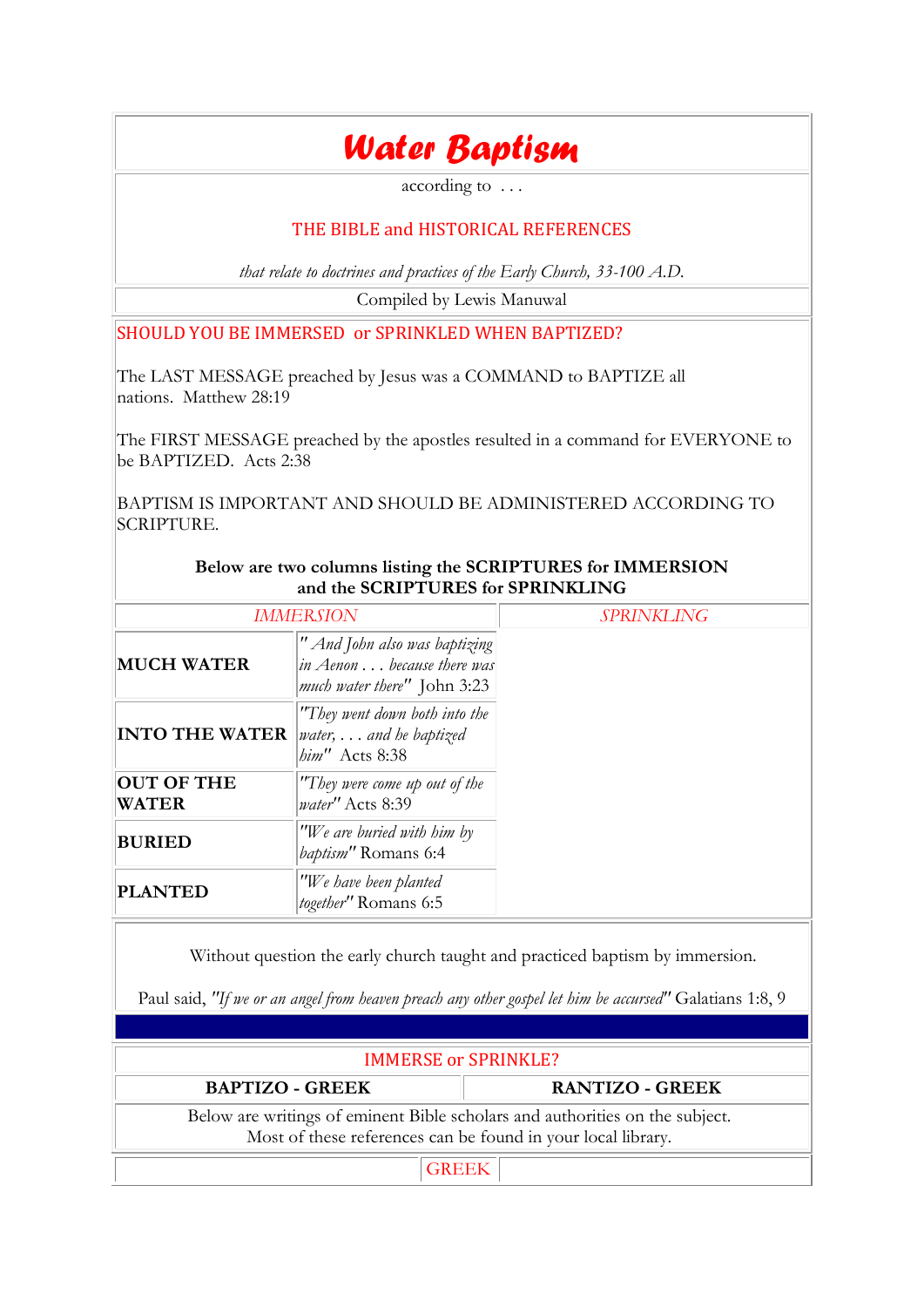| <b>Greek-English Lexicon</b>                                                                     | Baptism taken from Greek word baptizo - to<br>dip, immerse.                                                  |  |
|--------------------------------------------------------------------------------------------------|--------------------------------------------------------------------------------------------------------------|--|
| <b>Classic Greek-English Dictionary,</b> by Pollet Greek word <i>baptizo</i> means to dip under. |                                                                                                              |  |
| Greek-English Dictionary, by Divry's                                                             | Greek word baptizo - to immerse.                                                                             |  |
| <b>AUTHORITIES</b>                                                                               |                                                                                                              |  |
| Schaff-Herzog Religious Encyclopedia                                                             | Baptism was always a burial. The command to<br>baptize was a command to immerse. $Vol 1$ , pg<br>451         |  |
| <b>Catholic Biblical Encyclopedia</b>                                                            | Immersion was oldest method<br>employed. Buried in baptism. Romans 6:4. $P_g$<br>61, Paragraph 2.            |  |
| <b>Encyclopedia Dictionary of the Bible</b>                                                      | It is evident that the action performed in<br>baptizing was immersion. Page 202                              |  |
| World Book Encyclopedia                                                                          | The early church practiced immersion or<br>submerging under the water. Volume 2, page<br>70.                 |  |
| <b>Encyclopedia of Lutheran Church</b>                                                           | Martin Luther preferred immersion as more<br>true to original practice. <i>Volume 1</i> , Page 188.          |  |
| <b>Pulpit Commentary, by Eminent Scholars</b>                                                    | Romans 6:4, "Buried in baptism." The<br>reference is to baptism by immersion. <i>Volume</i><br>18, Page 156. |  |
| <b>LOGIC</b>                                                                                     |                                                                                                              |  |

An important factor is overlooked by the exponents of sprinkling. The original New Testament text and the spoken language of that day was Greek. The authors of the New Testament knew the Greek word "baptizo" meant to immerse. They also knew the Greek word "rantizo" meant to sprinkle. These often used words were never interchangeable, having separate meanings. If God had intended for His ministers to sprinkle, the Greek word "rantizo" would have been employed, not "baptizo."

If sprinkling cannot be found in the Bible, then the practice is a tradition of man, which makes the *"word of God of none effect"* Mark 7:13

### INFANT BAPTISM?

As with sprinkling, the doctrine of infant baptism cannot be found in the New Testament without adding to it. Scriptural logic cries out against infant baptism. The very mode (immersion) makes it illogical and impractical. The teaching surrounding baptism automatically prohibits it.

|               | THE BIBLE<br><b>SPEAKS!</b>                                                                      |
|---------------|--------------------------------------------------------------------------------------------------|
| MATTHEW 28:19 | Teach all nations, baptizing them" Teaching or preaching must precede<br>baptism. See Acts 2:41. |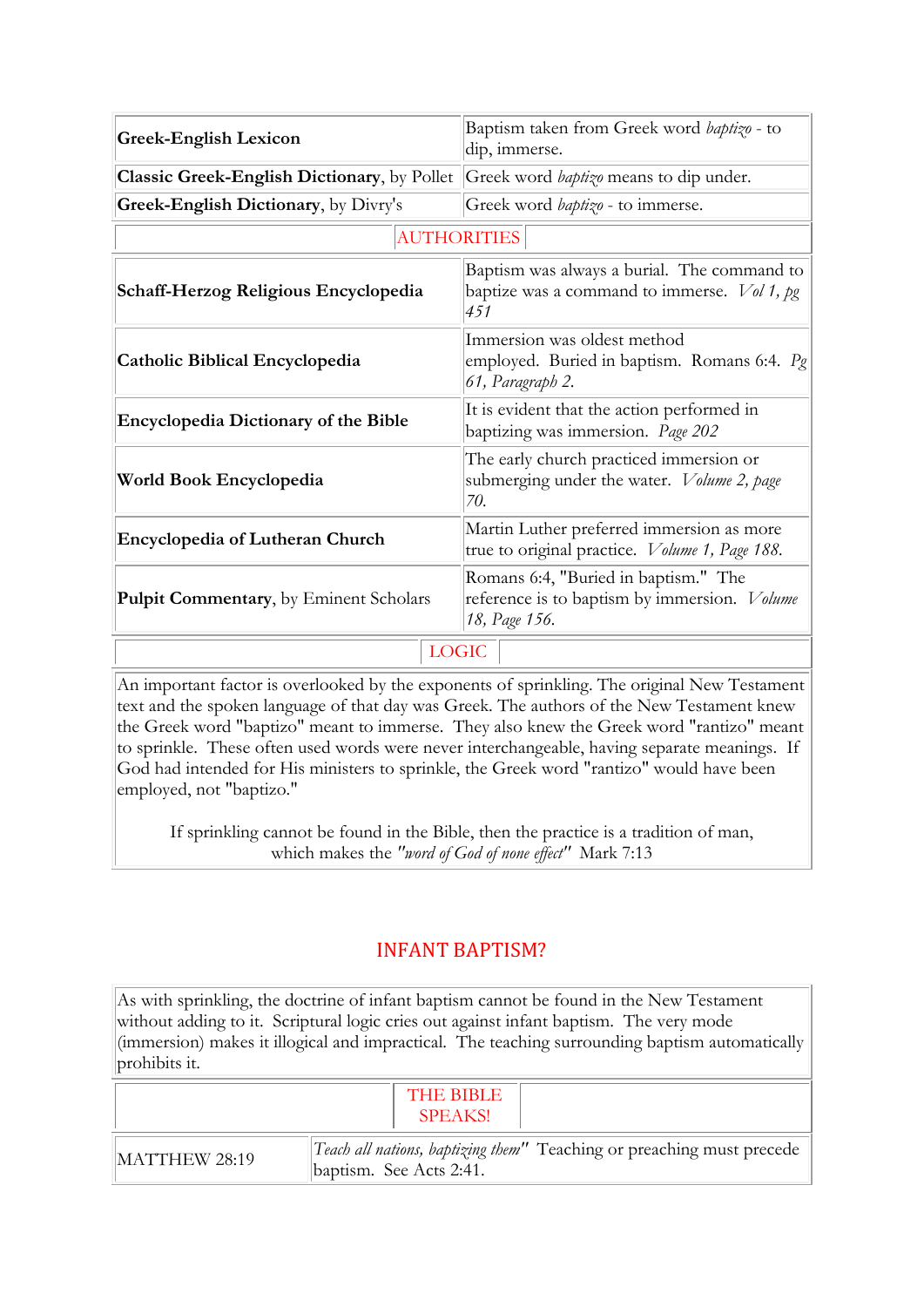| ACTS 8:36-37                                                                                                                                                                                                                           | Eunuch, "What doth hinder me to be baptized?" Philip, "If Thou believest<br>with all thine heart." Believing is a prerequisite of baptism. See Mark<br>16:16. |                                                                                                                                                                                                                       |  |
|----------------------------------------------------------------------------------------------------------------------------------------------------------------------------------------------------------------------------------------|---------------------------------------------------------------------------------------------------------------------------------------------------------------|-----------------------------------------------------------------------------------------------------------------------------------------------------------------------------------------------------------------------|--|
| <b>ACTS 2:38</b>                                                                                                                                                                                                                       | "Repent and be baptized everyone of you." Repentance must precede<br>baptism. See Luke 24:47                                                                  |                                                                                                                                                                                                                       |  |
|                                                                                                                                                                                                                                        |                                                                                                                                                               | <b>DID YOU</b><br>KNOW?                                                                                                                                                                                               |  |
| Chambers Encyclopedia. Vol 2,<br>Pg 112                                                                                                                                                                                                |                                                                                                                                                               | The first recipients of baptism were adults. Infant<br>baptism was a later development that led to sprinkling.                                                                                                        |  |
| <b>Interpreters Bible Dictionary,</b><br>Vol. 1, Pg. 352                                                                                                                                                                               |                                                                                                                                                               | There is no direct evidence in the New Testament for<br>infant baptism                                                                                                                                                |  |
| Encyclopedia Britannica, Vol 1,<br>Pg 138                                                                                                                                                                                              |                                                                                                                                                               | The earliest Christian literature makes no reference to<br>baptism of infants                                                                                                                                         |  |
| History of Church, by Walker,<br>Pgs 87, 88                                                                                                                                                                                            |                                                                                                                                                               | The first mention of infant baptism was about 185<br>A.D. Not universal until 6th Century.                                                                                                                            |  |
| Time Magazine, Pg. 58 - May<br>1968                                                                                                                                                                                                    |                                                                                                                                                               | That 350 Lutheran pastors of W. Germany wish to<br>abandon infant baptism. Many of these same pastors<br>refused to baptize their own infants. They felt that<br>baptism should be understood first by the recipient. |  |
| Time Magazine, Pg 58 - May<br>1968                                                                                                                                                                                                     |                                                                                                                                                               | That Karl Barth of Switzerland, the best known<br>theologian of 20th Century said, "There is not Biblical<br>basis for infant baptism - this tradition is simply an old<br>error of the church."                      |  |
| A child should be old enough to receive teaching, believe, and repent of sin before being<br>baptized.<br>Dedicating children to God and asking Him to bless them is Biblical. This Jesus did in Luke<br>18: 15-17, Matthew 19: 13-15. |                                                                                                                                                               |                                                                                                                                                                                                                       |  |

## BAPTISM -- IS IT IN THE PLAN OF SALVATION?

|              | 1. THE BIBLE SAYS<br>SO!                                                                                                                                                                |  |  |
|--------------|-----------------------------------------------------------------------------------------------------------------------------------------------------------------------------------------|--|--|
|              | "Except a man be born of water and of the Spirit, he cannot enter the kingdom of<br>God." Most Bible commentaries agree that water here refers to baptism.                              |  |  |
| JOHN 3:5     | See, Matthew Henry; Adam Clark; History Christian Church, Walker;<br>Catholic Encyclopedia; Oxford Dictionary of Church; Interpreters<br>Dictionary of Bible; Temples Bible Dictionary. |  |  |
| MARK 16:16   | "He that believeth and is baptized shall be saved." Notice how Jesus places baptism in<br>conjunction with salvation.                                                                   |  |  |
| I PETER 3:21 | "Baptism doth also now save us." Also see Acts 10:6, 48                                                                                                                                 |  |  |
|              | 2. IT REMITS SIN                                                                                                                                                                        |  |  |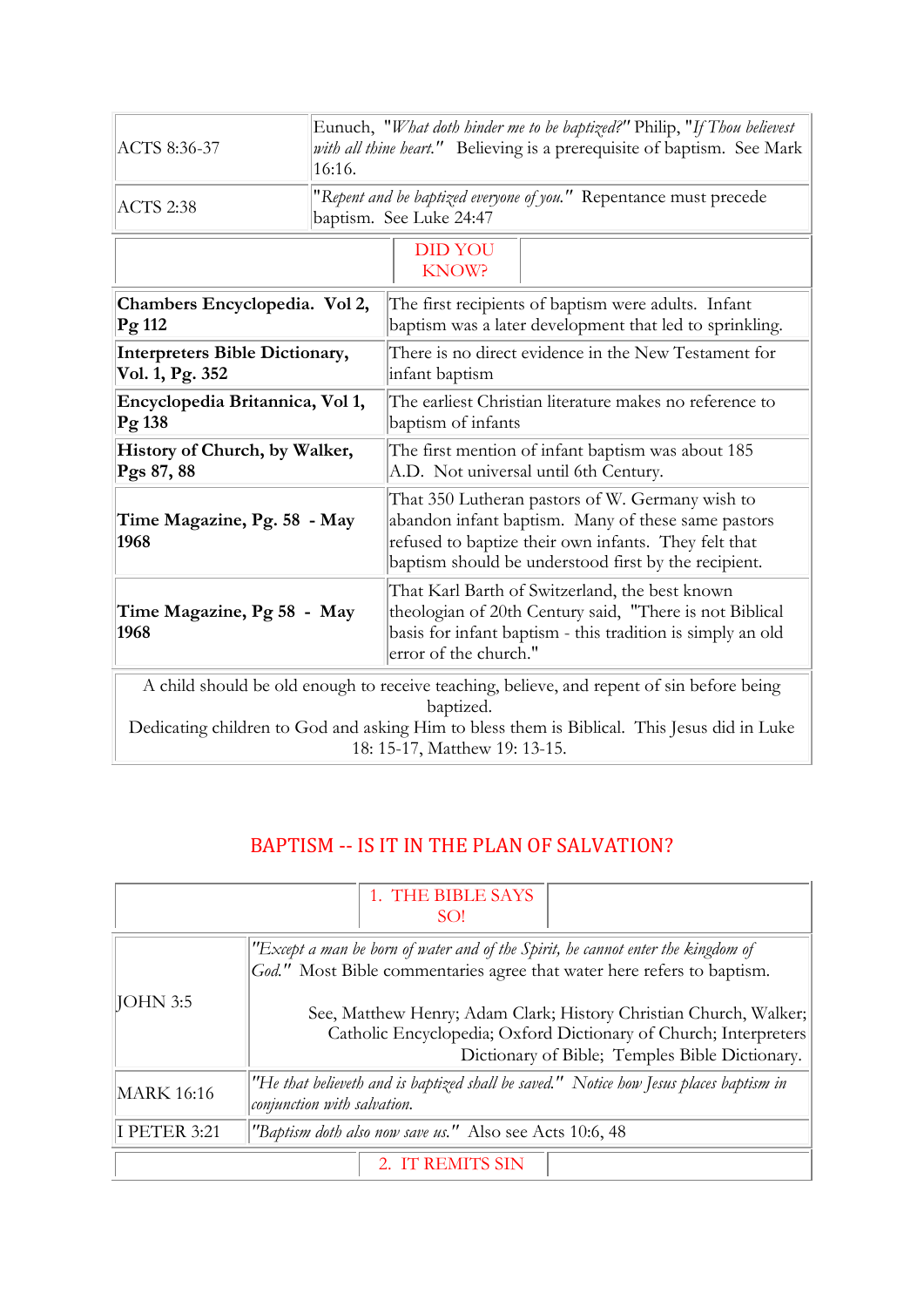| HEBREWS 9:22                                                                                                                                   | The application of the blood of Christ is necessary to remit sin. What then<br>is the Biblical way to receive remission of sin? The answer to this question<br>will also be the way to get the Savior's blood applied. |                                             |              |
|------------------------------------------------------------------------------------------------------------------------------------------------|------------------------------------------------------------------------------------------------------------------------------------------------------------------------------------------------------------------------|---------------------------------------------|--------------|
| <b>LUKE 24:47</b>                                                                                                                              | "Repentance and remission of sins should be preached in his name" (Jesus)                                                                                                                                              |                                             |              |
| <b>ACTS 2:38</b>                                                                                                                               | 'Repent and be baptized every one of you in the name of Jesus Christ for the remission of<br>sins " The blood of Jesus is applied through water baptism in the name<br>of Jesus. Also see I John 5:8 and Acts 22:16.   |                                             |              |
| 3. BAPTISM IN THE<br><b>CHURCH</b>                                                                                                             |                                                                                                                                                                                                                        |                                             |              |
| Every New Testament church was formed by those whom were baptized after believing and<br>repenting.<br>Galatians 3:27 and 1 Corinthians 12:13. |                                                                                                                                                                                                                        |                                             |              |
| 1. CHURCH AT JERUSALEM<br>Acts 2:41<br>3000 WERE BAPTIZED                                                                                      |                                                                                                                                                                                                                        |                                             |              |
| 2. CHURCH AT SAMARIA                                                                                                                           |                                                                                                                                                                                                                        | Believed & were baptized, men &<br>women.   | Acts 8:12-16 |
| 3. CHURCH AT CAESAREA                                                                                                                          |                                                                                                                                                                                                                        | Peter commanded them to be<br>baptized      | Acts 10:48   |
| Lydia & the Phillippian jailer<br><b>CHURCH AT PHILLIPPI</b><br>4.<br>baptized                                                                 |                                                                                                                                                                                                                        | Acts 16:14-33                               |              |
| <b>CHURCH AT CORINTH</b><br>5.                                                                                                                 |                                                                                                                                                                                                                        | Believed and were baptized                  | Acts 18:8    |
| <b>CHURCH AT EPHESUS</b><br>Paul rebaptizes certain disciples<br>6.<br>Acts 19:1-6                                                             |                                                                                                                                                                                                                        |                                             |              |
| 7. CHURCH AT GALATIA                                                                                                                           |                                                                                                                                                                                                                        | Believed Paul and baptized into<br>Christ   | Gal. 3:27    |
| They were buried with Christ in<br>8. CHURCH AT COLOSSE<br>Col. 2:12<br>Baptism                                                                |                                                                                                                                                                                                                        |                                             |              |
| 9. CHURCH AT ROME                                                                                                                              |                                                                                                                                                                                                                        | They died to sin, then buried in<br>baptism | Romans 6:1-4 |



## 1. IN THE NAME OF THE FATHER, SON & HOLY GHOST

OR

## **2. IN THE NAME OF JESUS**

### **Which of these were practiced by the Apostles and the Early Church?**

| Below are two columns for listing the scriptures where the Apostles either taught or<br>practiced water baptism |                            |  |
|-----------------------------------------------------------------------------------------------------------------|----------------------------|--|
| IN THE NAME OF JESUS                                                                                            | FATHER, SON AND HOLY GHOST |  |
| <b>Jews</b> - "Repent and be baptized every one of<br>you in the name of Jesus Christ" Acts 2:38                |                            |  |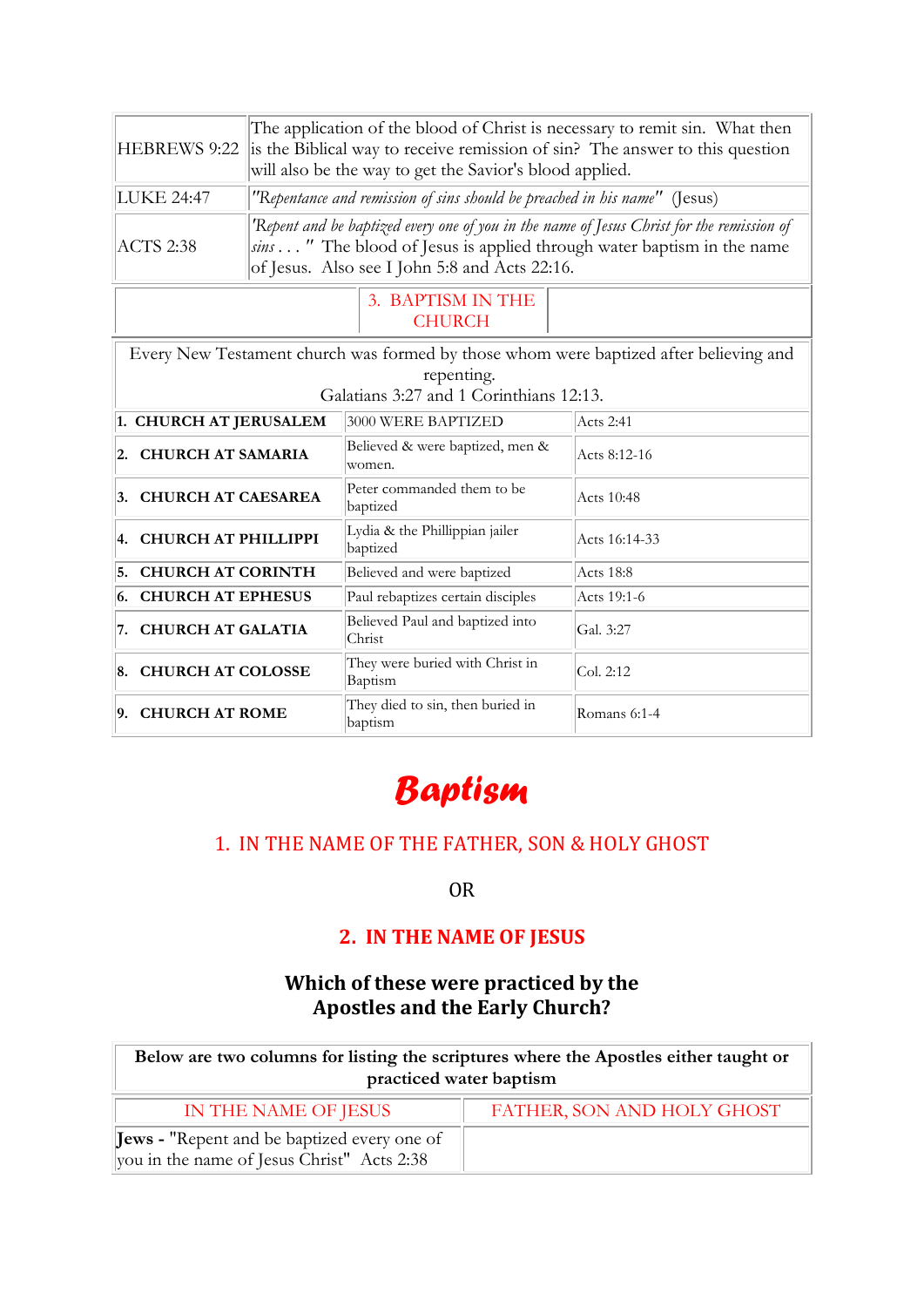| <b>Samaritans</b> - They were baptized in the name<br>of the Lord Jesus. Acts 8:16                                                   |
|--------------------------------------------------------------------------------------------------------------------------------------|
| <b>Gentiles - "And he (Peter) commanded them</b><br>to be baptized in the name of the Lord" Acts<br>10:48. Jesus is Lord (Acts 2:36) |
| <b>Peter taught - For there is none other name</b><br>under heaven given among men, whereby we<br>must be saved" Acts 4:12.          |
| Paul taught - "And whatever you do in word<br>or deed, do all in the name of the Lord<br>Jesus" Col. 3:17                            |

Matthew 28:19 was a command by Jesus to baptize in a NAME. The Apostles did not repeat the words of the command, but they did obey it as seen in the scriptures above. Since Father, Son and Holy Ghost are titles of the manifestations of the Almighty Spirit and His body, the Apostles understood His SAVING NAME to be JESUS. Can any dare say that the Apostles disobeyed the Lord, or failed to baptize properly? THE NAME OF THE FATHER, SON AND HOLY GHOST IS JESUS. The actions of the Apostles in the Book of Acts prove this to be true.

# *Baptism*

#### **IN THE NAME OF JESUS**

#### HOW DID THE EARLY CHURCH INTERPRET CHRIST'S COMMAND IN MATTHEW 28:19?

ACTS 2:38, 8:16, 10:48, and 19:5 are four Biblical references that answer this question. If the Biblical record is not enough, please examine the findings of the educated scholars and historians.

| <b>Encyclopedia of Religion and Ethics</b><br>$(1951),$ II, 384, 389 | "The formula used was 'in the name of the<br>Lord Jesus Christ' or some synonymous<br>phrase."                                                                                       |
|----------------------------------------------------------------------|--------------------------------------------------------------------------------------------------------------------------------------------------------------------------------------|
| Interpreter's Dictionary of the Bible (1962),<br>I, 351              | "The evidence suggests that baptism in<br>early Christianity was administered not in the<br>threefold name, but 'in the name of Jesus<br>Christ' or 'in the name of the Lord Jesus." |
| Hastings's Dictionary of the Bible (1898),<br>I, 241                 | "[One could conclude that] the original form<br>of words was 'into the name of Jesus Christ' or<br>'the Lord Jesus.""                                                                |